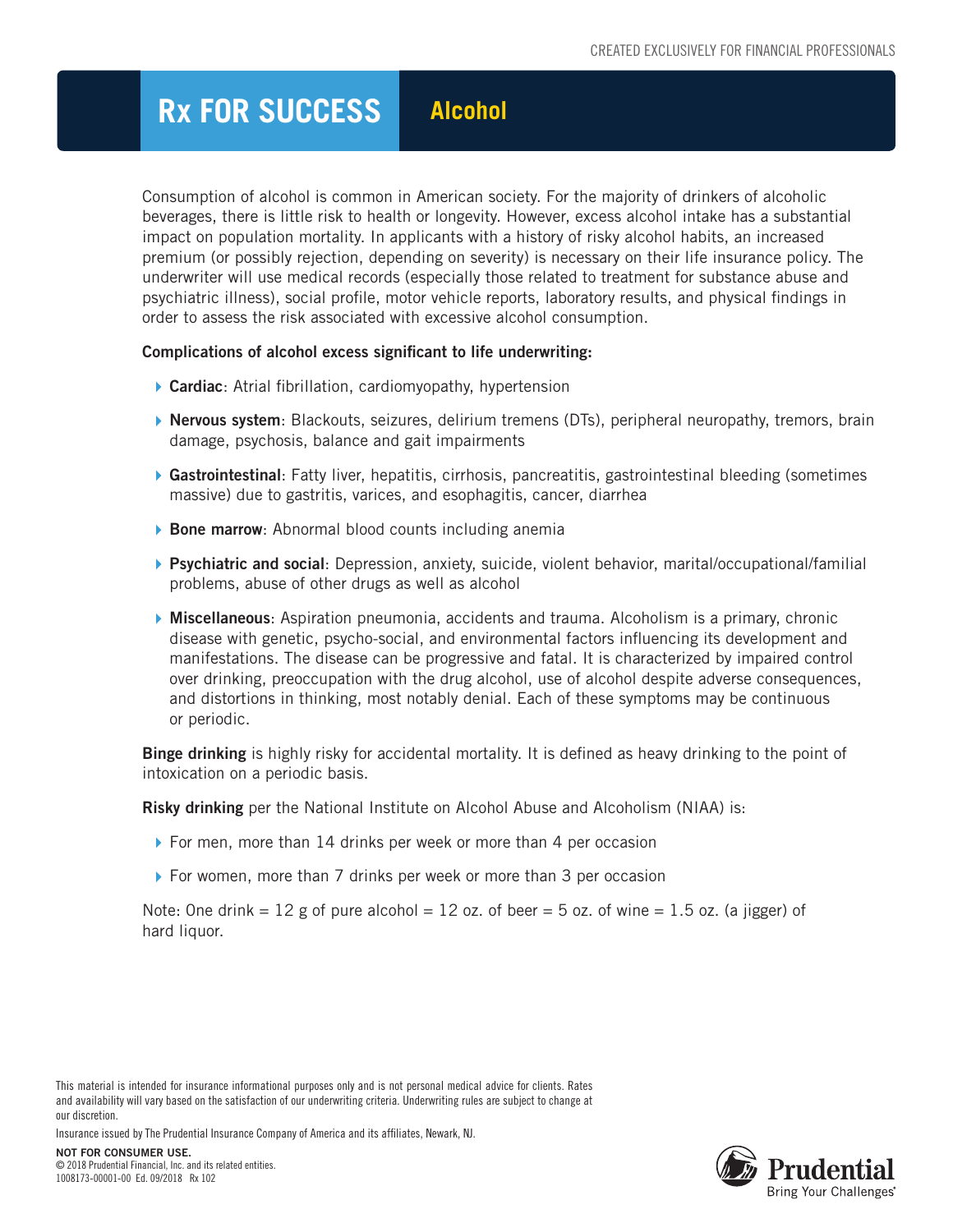Besides the risks associated with excess alcohol intake, the underwriter also considers favorable historical items such as: active participation in Alcoholics Anonymous, voluntary initiation of treatment, single period of treatment or hospitalization, maintenance of stable family life, sustained employment, financial solvency, and good health without reports of violence or arrests. If the individual is able to successfully stop drinking alcohol without relapse, after seven to ten years, the mortality rate approaches that of the general population.

## **UNDERWRITING GUIDELINES FOR ALCOHOL EXCESS**

| <b>RISKY EXCESS WITHOUT EVIDENCE OF OTHER</b><br>SOCIAL, LEGAL, HEALTH PROBLEMS AND NO<br>HISTORY OF ALCOHOL TREATMENT | <b>TABLE C</b>                                                                                                                                 |  |
|------------------------------------------------------------------------------------------------------------------------|------------------------------------------------------------------------------------------------------------------------------------------------|--|
| Evidence of financial, social, or health<br>(physical or psychiatric) problems                                         | Minimum postponement of 2 years.<br>Ratings then will range from standard<br>to Table F, depending on time since<br>abstinence/sobriety began. |  |
| <b>Multiple DUIs</b>                                                                                                   |                                                                                                                                                |  |
| Overt alcoholism                                                                                                       |                                                                                                                                                |  |
| Has undergone treatment                                                                                                |                                                                                                                                                |  |
| Abuse of other drugs                                                                                                   |                                                                                                                                                |  |

Adjustments (up or down) may be made to the above ratings, depending on: severity of the excess, severity of associated complications, evidence of alcohol dependence and/or withdrawal, legal problems related to alcohol such as Driving Under the Influence (DUI), abuse of other drugs, number of relapses, and current participation in a group such as Alcoholics Anonymous.

| <b>TESTING</b>                                                                                                                                    |                   |  |
|---------------------------------------------------------------------------------------------------------------------------------------------------|-------------------|--|
| CDT (Carbohydrate Deficient Transferring) - A blood test that can sometimes be used in<br>underwriting to identify those consuming excess alcohol |                   |  |
| Positive                                                                                                                                          | Table B - Decline |  |
|                                                                                                                                                   |                   |  |
| BAC (Blood Alcohol Test) - Measures the amount of alcohol in the body at a given time                                                             |                   |  |
| Positive                                                                                                                                          | Decline           |  |
| To get an idea of hour a client with a history of algabel excess would be viewed in the underwriting                                              |                   |  |

*To get an idea of how a client with a history of alcohol excess would be viewed in the underwriting process, use the Ask "Rx"pert Underwriter on the next page for an informal quote.*